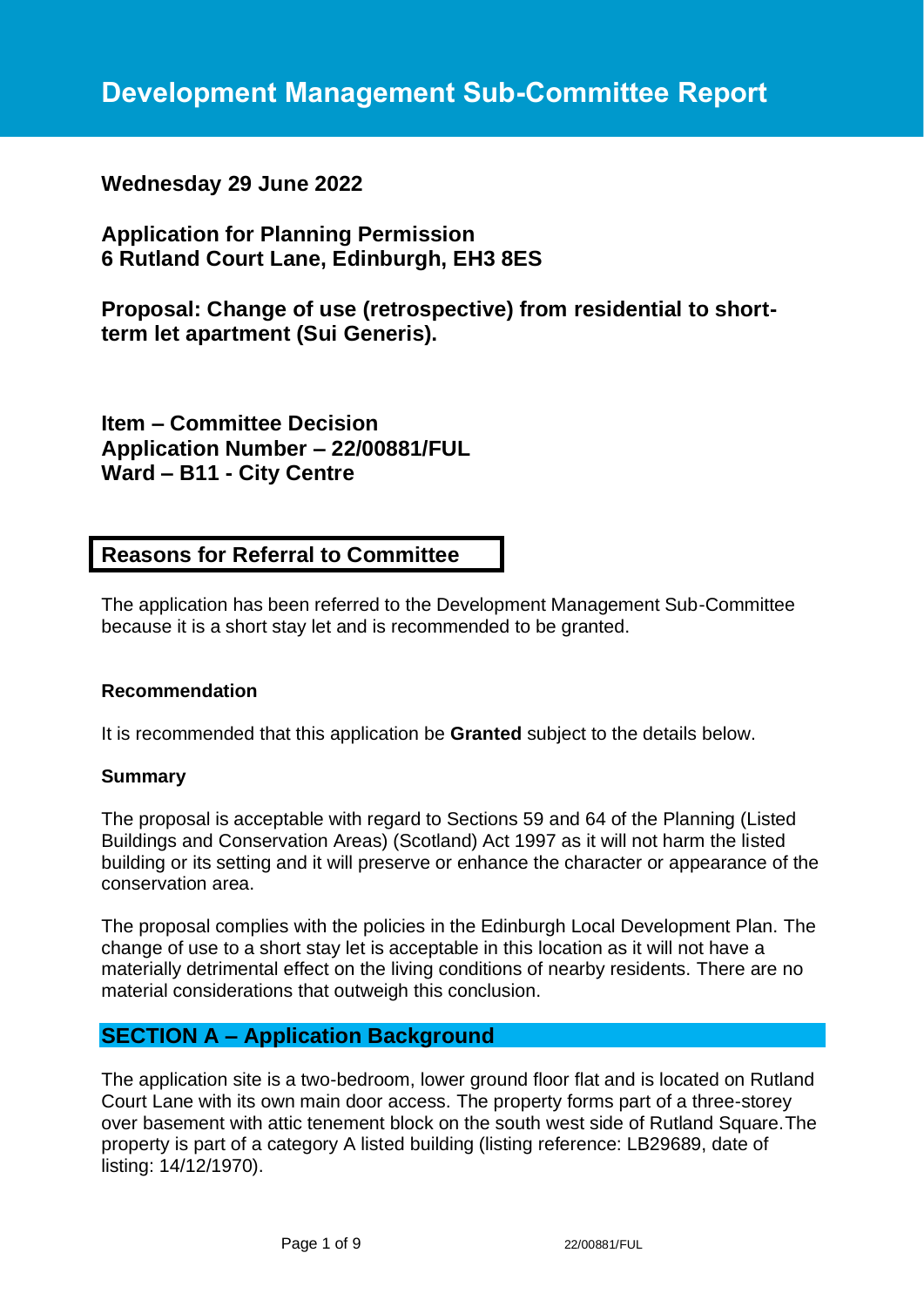The surrounding area is mainly in office use, with a mix of traditional and modern buildings. A footbridge between Rutland Square and Conference Square overhangs the site.

The site is within the New Town Conservation Area.

## **Description Of The Proposal**

The proposal is for retrospective planning permission for a change of use from residential to short stay let (STL).

No external or internal physical alterations are proposed.

## **Supporting Information**

− Planning Statement

## **Relevant Site History**

No relevant site history.

### **Other Relevant Site History**

None.

### **Pre-Application process**

There is no pre-application process history.

## **Consultation Engagement**

No consultations undertaken.

### **Publicity and Public Engagement**

**Date of Neighbour Notification:** 1 March 2022 **Date of Renotification of Neighbour Notification:** Not Applicable **Press Publication Date(s):** Not Applicable; **Site Notices Date(s):** Not Applicable; **Number of Contributors: 0**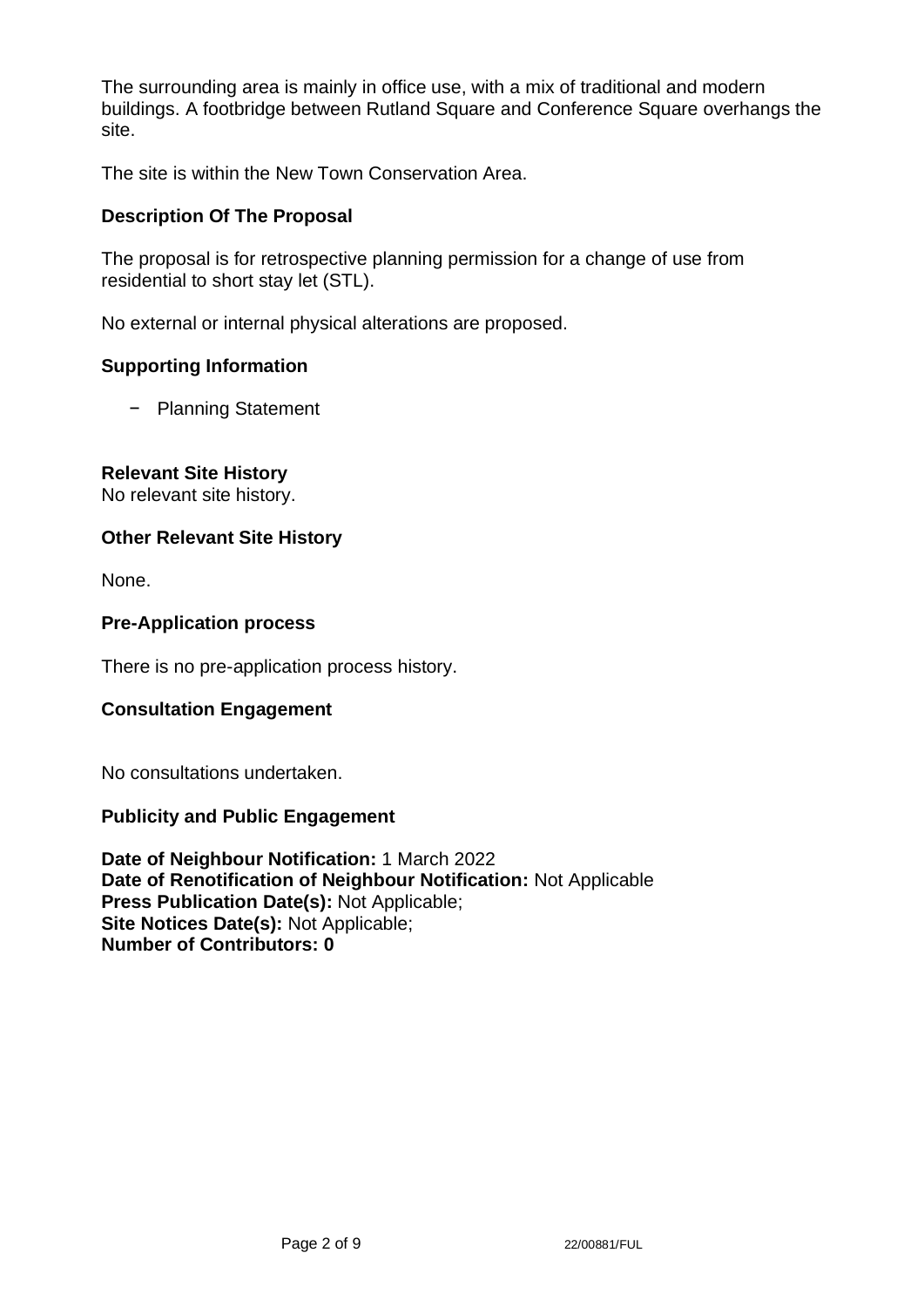## **Section B - Assessment**

### **Determining Issues**

Due to the proposals relating to a listed building(s) and being within a conservation area, this report will first consider the proposals in terms of Sections 59 and 64 of the Planning (Listed Buildings and Conservation Areas) (Scotland) Act 1997 (the "1997 Heritage Act"):

- a) Is there a strong presumption against granting planning permission due to the proposals:
	- (i) harming the listed building or its setting? or
	- (ii) conflicting with the objective of preserving or enhancing the character or appearance of the conservation area?
- b) If the strong presumption against granting planning permission is engaged, are there any significant public interest advantages of the development which can only be delivered at the scheme's proposed location that are sufficient to outweigh it?

This report will then consider the proposed development under Sections 25 and 37 of the Town and Country Planning (Scotland) Act 1997 (the 1997 Act):

If the proposal is in accordance with the development plan the determination should be to grant planning permission unless material considerations indicate otherwise?

If the proposal is not in accordance with the development plan the determination should be refuse planning permission unless material considerations indicate otherwise?

In the assessment of material considerations this report will consider:

- − the Scottish Planning Policy presumption in favour of sustainable development, which is a significant material consideration due to the development plan being over 5 years old;
- − equalities and human rights;
- − public representations and
- any other identified material considerations.

### **Assessment**

To address these determining issues, it needs to be considered whether:

### **a) The proposals harm the listed building and its setting?**

The following HES guidance is relevant in the determination of this application:

Managing Change in the Historic Environment: Guidance on the principles of listed buildings

Managing Change in the Historic Environment: Setting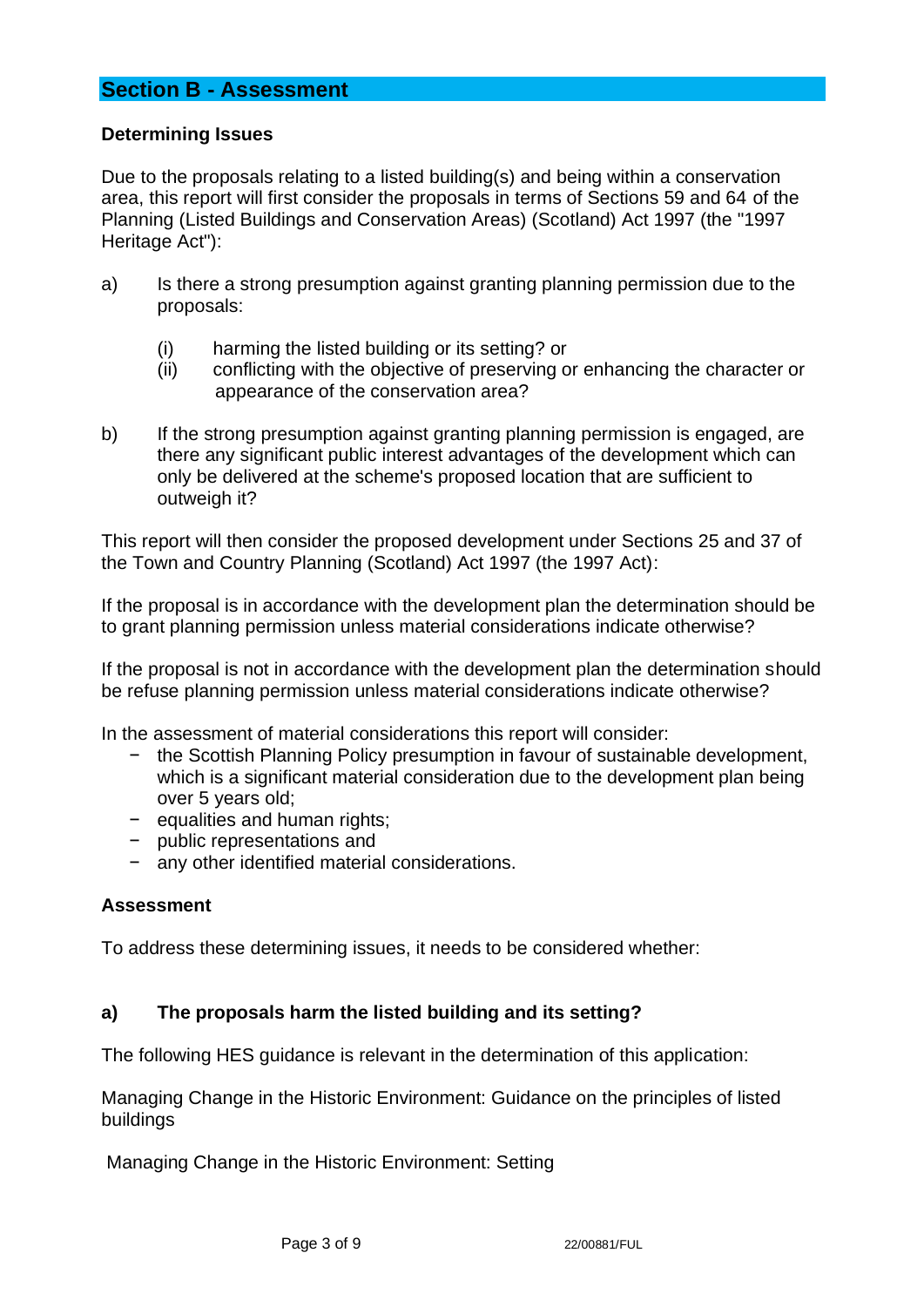Managing Change in the Historic Environment: Interim Guidance on the principles of listed building consent sets out the principles for assessing the impact of a development on a listed building.

Managing Change in the Historic Environment: Setting sets out the principles that apply to developments affecting the setting of historic assets or places including listed buildings and conservation areas. It includes factors to be considered in assessing the impact of a change on the setting.

There are no external or internal alterations proposed. As such, the proposal will not have an adverse impact on or cause harm to the listed building. The setting of the listed building and the setting of neighbouring listed buildings will be unaffected by the proposal.

## **Conclusion in relation to the listed building**

There are no external or internal alterations proposed. Based on the information submitted at this stage, the change of use will not have a material impact on the special interest of the listed building.

## **b) The proposals harm the character or appearance of the conservation area?**

*In 1830, John Learmonth feued a small area of land between Shandwick Place and Lothian Road. He used an adaptation of an 1817 plan by Thomas Elliot, drawn up for the previous owner, to form a short street and Rutland Square, a neat rectangle of porticoed houses.*

*In Rutland Square, Melville Street, Coates and Atholl Crescent the majority of buildings are now in office use. Office use remains a significant function throughout the area to the west of Palmerston Place, although the original residential use becomes more predominant further north and west.*

### **Conclusion in relation to the conservation area**

There are no external alterations and the development preserves both the character and appearance of the conservation area. The change of use from a two-bedroom domestic flat to a short-term let will not have any material impact on the character of the conservation area. The change of use would preserve the appearance of the conservation area.

## **c) The proposals comply with the development plan?**

The development plan comprises the Strategic and Local Development Plans. The relevant Edinburgh Local Development Plan 2016 (LDP) policies to be considered are:

- − LDP Environment policies Env 4 and Env 6
- − LDP Housing policies Hou 7

The non-statutory 'Listed Buildings and Conservation Area' guidance is a material consideration that is relevant when considering policies Env 4 and Env 6.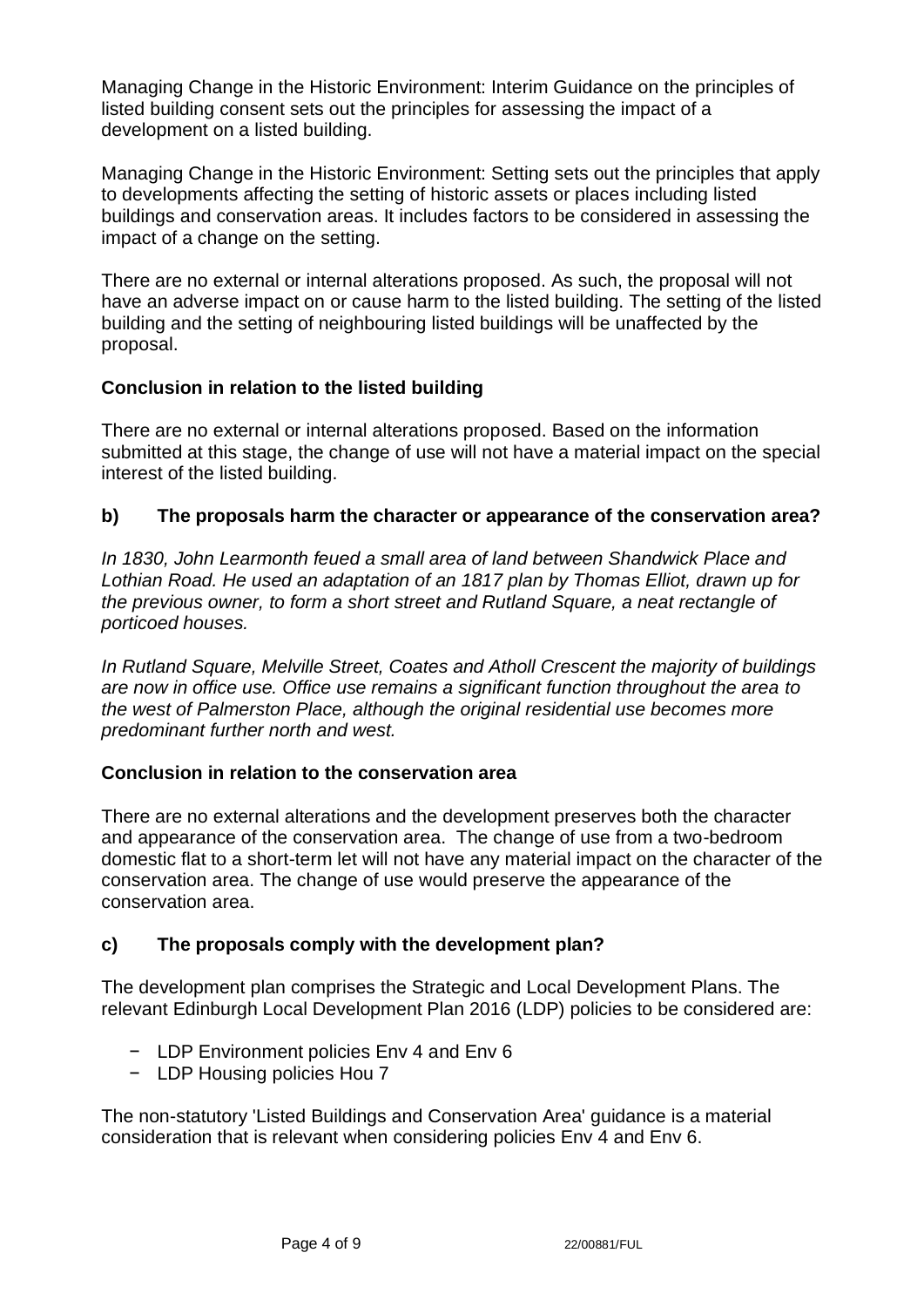## Principle

The main policy that is applicable to the assessment of short-stay lets (STL) lets is LDP policy Hou 7 (Inappropriate Uses in Residential Areas) which states that developments, including changes of use which would have a materially detrimental impact on the living conditions of nearby residents, will not be permitted. There are no policies relating specifically to the control of short stay commercial visitor accommodation (STL) in the current Local Development Plan (LDP).

The non-statutory Guidance for Businesses states that an assessment of a change of use of dwellings to STL will have regard to:

- − The character of the new use and of the wider area;
- − The size of the property;
- − The pattern of activity associated with the use including numbers of occupants, the period of use, issues of noise, disturbance and parking demand; and
- − The nature and character of any services provided.
- − The guidance states that a change of use in flatted properties will generally only be acceptable where there is a private access from the street, except in the case of HMOs.

In connection to short stay lets it states - "The Council will not normally grant planning permission in respect of flatted properties where the potential adverse impact on residential amenity is greatest".

There has been a number of appeal decisions which have helped to assess whether short stay visitor accommodation is acceptable or not. These appeals are material planning considerations. The main determining issues in these cases relate to the following:

- − The location of the property and, in particular, whether it is part of a common stair shared by residents. Typically, appeals are successful where the property has its own private access;
- − The frequency of movement and likely disturbance for neighbours, and whether this is likely to be more than a full-time tenant occupying the flat. Generally, the smaller the flat the less likelihood of disturbance to neighbours;
- − The impact on the character of the neighbourhood. Again, this often relates to the size of the property and whether anyone renting it for a few days is likely to shop or use local services any differently from a long-term tenant;
- The nature of the locality and whether the property is located within an area of activity such as being on a busy road or near shops and other commercial services. As such, residents would be accustomed to some degree of ambient noise/ disturbance.

These appeals have also found that short stay visitor accommodation units can be acceptable in predominately residential areas.

Paragraph 220 of the LDP acknowledges that tourism is the biggest source of employment in Edinburgh, providing jobs for over 31,000 people. Whilst there is not a specific LDP policy relating to the jobs created through the required care, maintenance and upkeep of STL properties, the economic benefits are a material planning consideration.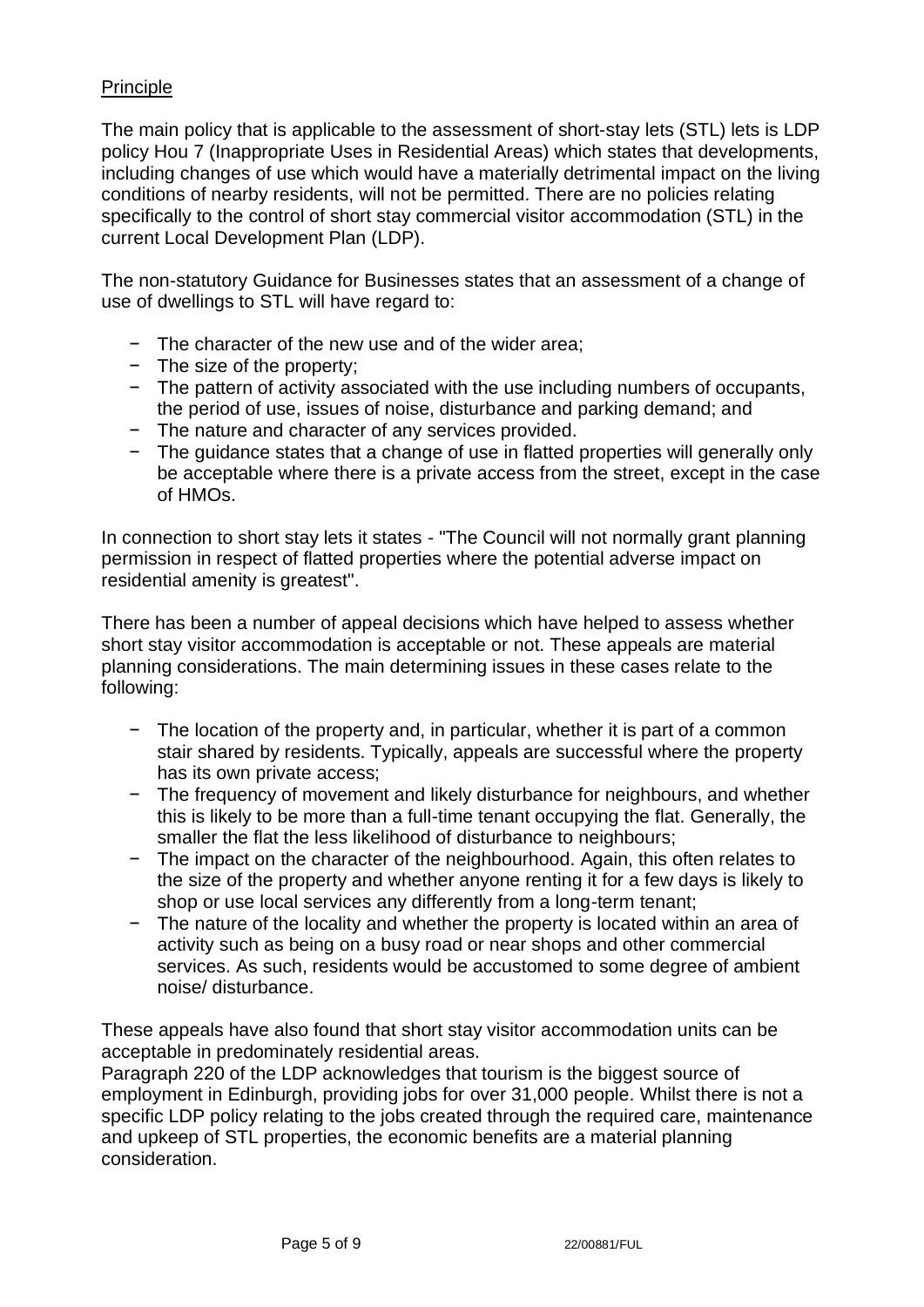The supporting statement indicates that the property has been used as a short-term let since April 2019. However, there is no record of planning permission for this and the use requires be considered as a new proposal under current policies.

The proposed two-bedroom short stay use would enable four or more related or unrelated visitors to arrive and stay at the premises for a short period of time on a regular basis throughout the year in a manner dissimilar to that of permanent residents. There is also no guarantee that guests would not come and go frequently throughout the day and night and transient visitors may have less regard for neighbours' amenity than long standing residents.

The property is a self-contained, lower ground floor flat on Rutland Court Lane with the benefit of a main door access from the pavement. The main door is located on the gable elevation of the existing building and its location on the lower ground floor means that the flat is isolated from other parts of the building. The property has no private outdoor space.

The surrounding area is mainly in office use. Rutland Court Lane is accessed off Canning Street from the Western Approach Road, a high traffic area. A footbridge between Rutland Square and Conference Square overhangs the property. Directly across from the property is a modern office building. The location of the property means that it has limited interference with nearby residential uses. Therefore, given the character of the area and the size of the property with its own main door access, the frequently of guests coming and going throughout the day and evening is unlikely to result in significant disturbance to nearby residents.

It is expected that a turnover of four or more related or unrelated visitors on a frequent basis would shop or use local services more abundantly than a long-term tenant and accordingly, would contribute more to the economy.

Car and cycle parking is not included within the proposals, and this is acceptable. The site is within walking distance to nearby public transport and amenities.

### Listed Building

There are no external or internal alterations proposed. The proposal complies with LDP policy Env 4.

### Conservation Area

There are no external alterations and the development preserves both the character and appearance of the conservation area. The proposal complies with LDP policy Env 6.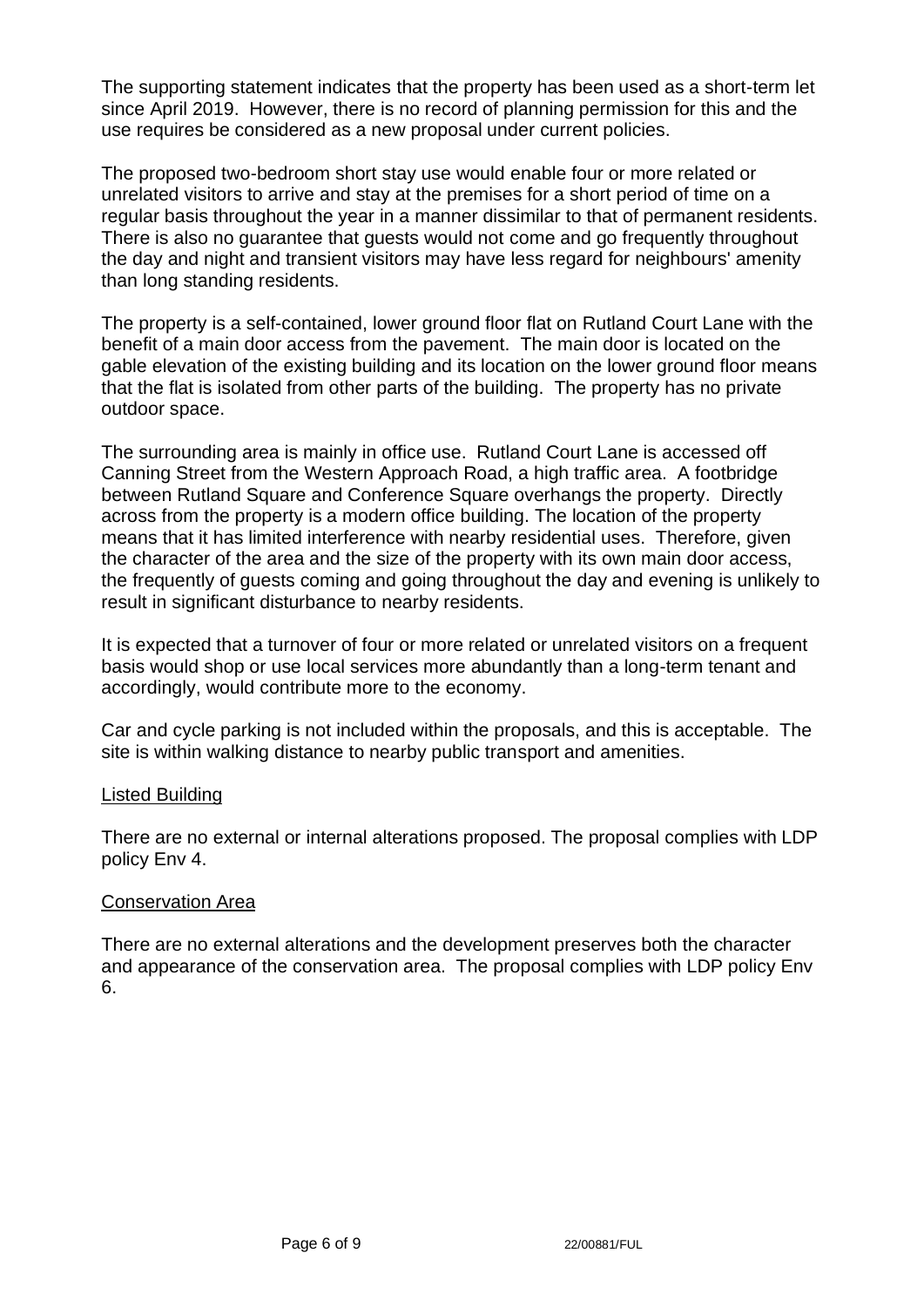## **Conclusion in relation to the Development Plan**

The principle of a change of use to a short stay let is acceptable as it will not have a materially detrimental effect on the living conditions of nearby residents. The proposal complies with LDP policy Hou 7.

### **d) There are any other material considerations which must be addressed?**

The following material planning considerations have been identified:

#### SPP - Sustainable development

Scottish Planning Policy (SPP) is a significant material consideration due to the LDP being over 5 years old. Paragraph 28 of SPP gives a presumption in favour of development which contributes to sustainable development. Paragraph 29 outlines the thirteen principles which should guide the assessment of sustainable development.

The proposal complies with Paragraph 29 of SPP in terms of net economic benefits.

#### Emerging policy context

NPF 4 - Draft National Planning Framework 4 has been consulted on but has not yet been adopted. Therefore, little weight can be attached to it as a material consideration in the determination of this application.

While City Plan 2030 represents the settled will of the Council, it has not yet been submitted to Scottish Ministers for examination. As such, little weight can be attached to it as a material consideration in the determination of this application.

#### Equalities and human rights

Due regard has been given to section 149 of the Equalities Act 2010. No impacts have been identified.

Consideration has been given to human rights. No impacts have been identified through the assessment and no comments have been received in relation to human rights.

#### Public representations

No comments were received.

#### **Conclusion in relation to identified material considerations**

The other material considerations have been addressed and there are no new material issues to resolve.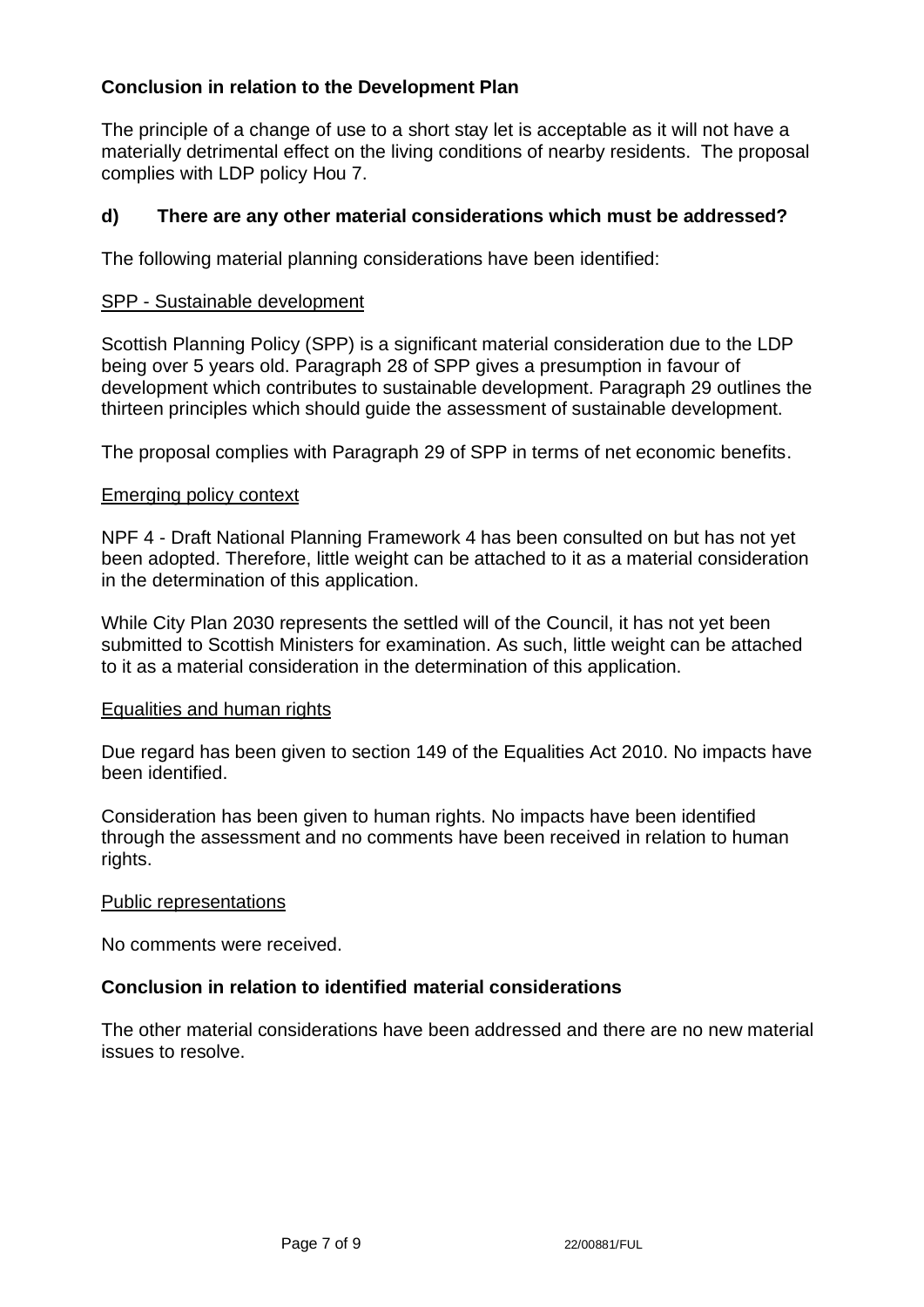## **Overall conclusion**

The proposal complies with the policies in the Edinburgh Local Development Plan. The change of use to a short stay let is acceptable in this location as it will not have a materially detrimental effect on the living conditions of nearby residents. There are no material considerations that outweigh this conclusion. It is recommended that Development Management Sub Committee approves this application.

## **Section C - Conditions/Reasons/Informatives**

The recommendation is subject to the following;

## **Background Reading/External References**

To view details of the application go to the [Planning Portal](https://citydev-portal.edinburgh.gov.uk/idoxpa-web/applicationDetails.do?activeTab=summary&keyVal=R7RHO5EWJ3N00)

**Further Information -** [Local Development Plan](https://www.edinburgh.gov.uk/local-development-plan-guidance-1/edinburgh-local-development-plan/1)

**Date Registered: 23 February 2022**

### **Drawing Numbers/Scheme**

01

Scheme 1

**David Givan Chief Planning Officer PLACE The City of Edinburgh Council**

Contact: Laura Marshall, Planning Officer E-mail:laura.marshall@edinburgh.gov.uk